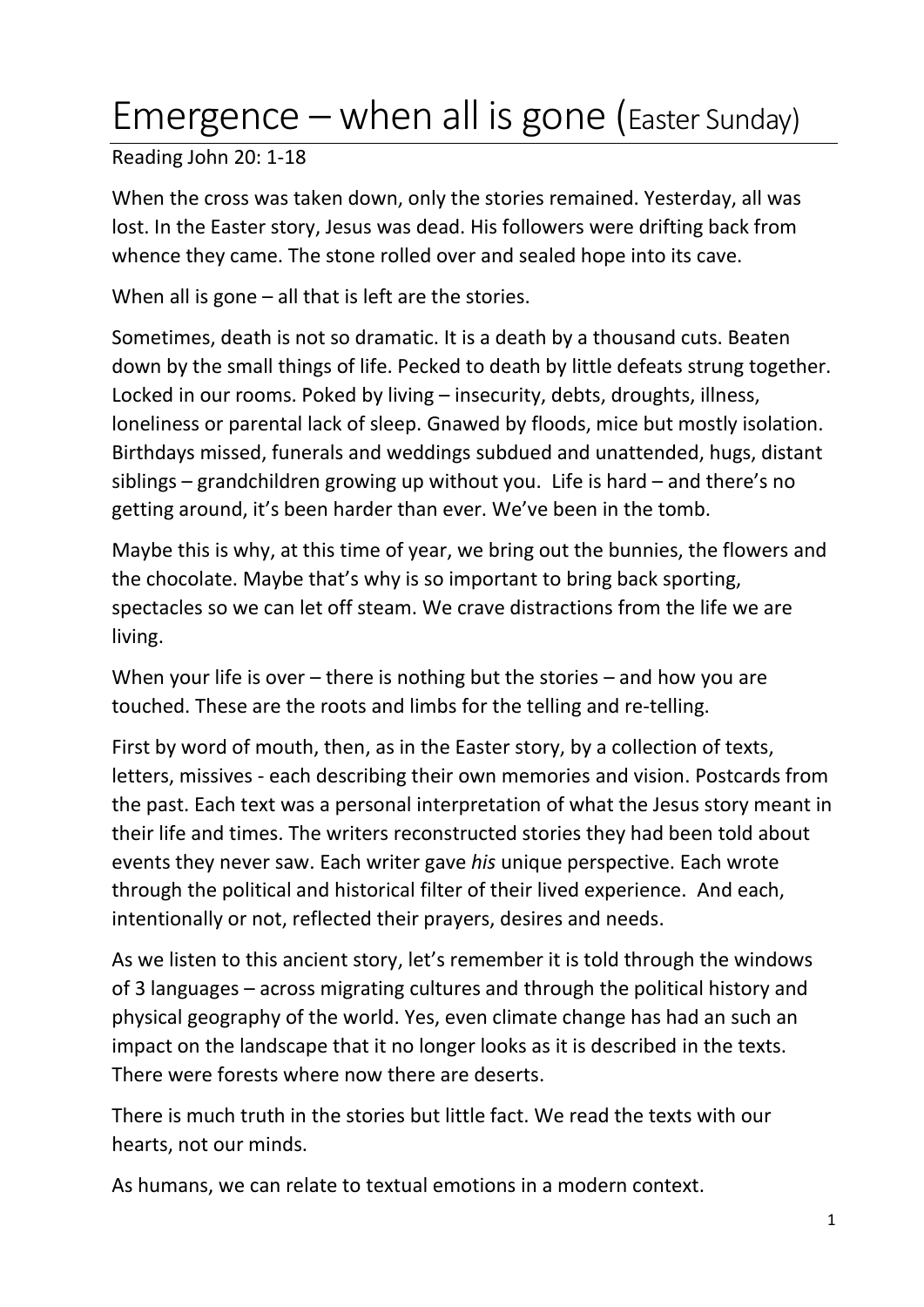- Hope to hopelessness we've seen freedom rise many times this year only to see it locked down again.
- Loss some will never get their jobs back or their careers.
- Grief
- Disbelief
- Denial

We can cry with Mary as she thought she had lost the opportunity to lovingly prepare His body and have her private time to say goodbye.

This is a story filled with modern dilemmas:

- misused political power.
- mocking and taunting without respect
- demonising and polarising communities
- cruelty and public scorn
- fear of speaking out and suffering consequences.
- the search for a short-term political response for a problem that was much bigger than the government of the day.

We see these played out in our time. This is a story that can ring in our hearts even for those of no faith.

The Easter story may be 1000s of years old but the human condition screams 2021. Which is why, turning to text for hope is important.

Isaiah promised a feast for *all peoples* – not just Australians or Democrats …. or Jews; that God would lift the shroud from *all* nations – not just Israel – a God and a resurrection that was understandable to *all people* everywhere. BUT – and there is always a BUT,

You have to let me go.

"Do Not hold onto me" Jesus said to Mary, to his mother, to all people, but (and there is that 'but again') go and tell the people. Letting go is the hard part.

How do we let go? Let go of the years of strife; let go of the slights and insults; let go of our anger? Uncoil our clenched fists; let go of our safe caverns… stand up and go back out into the world. Love but let go those we've lost; let go of hopelessness and embrace hope. Let go of our pasts.

And at the same time, tell the stories. Enshrine our experiences. Wrap them in glossy paper. Tell and re-tell our stories and the Gospel stories as is our duty.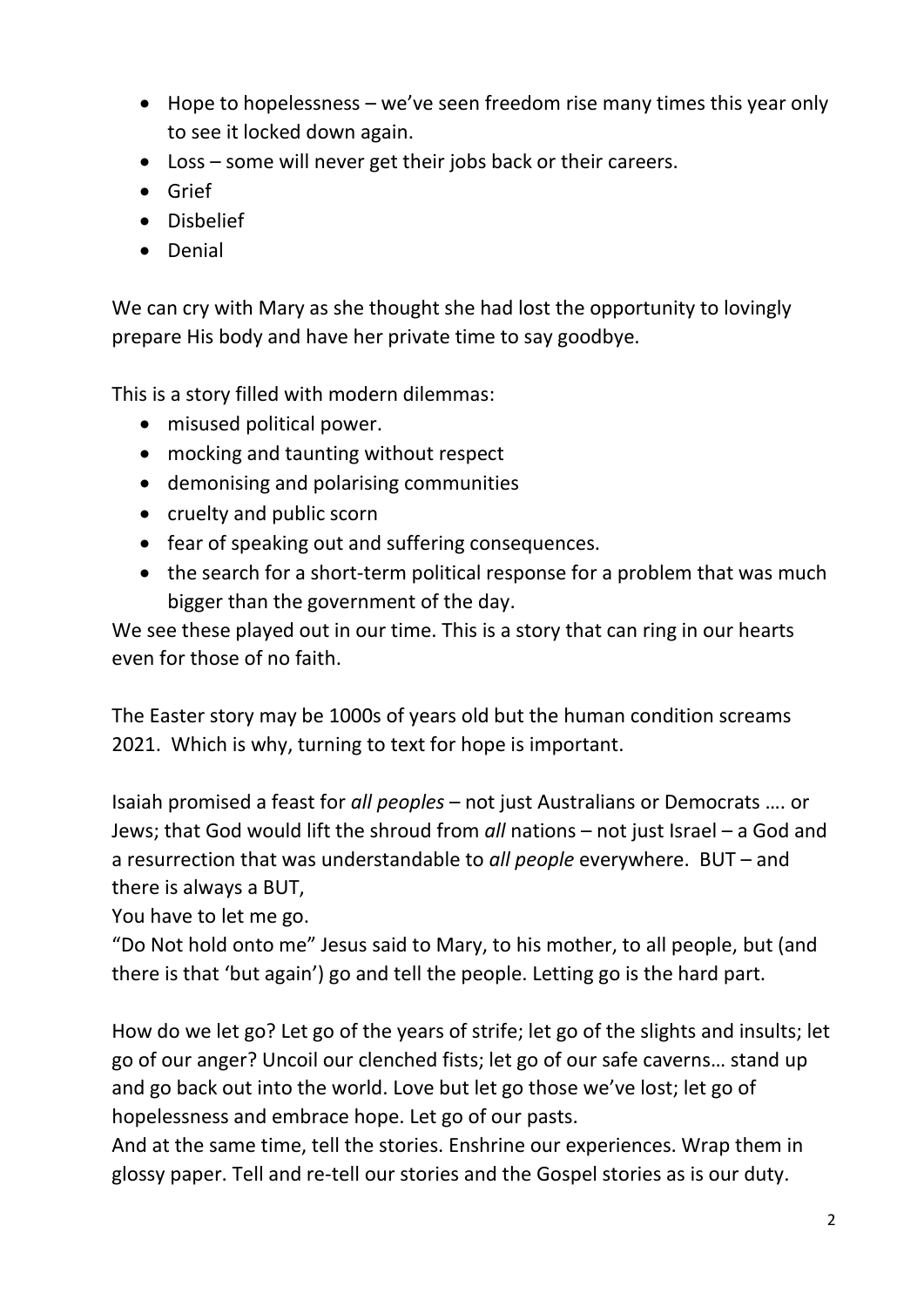Do this and remember me.

Just as death can come in small ways – so can resurrection. It doesn't have to be with trumpets or ripping cloth. It can be in small ways and in small stories. Contemporary fables we need to hear.

Once upon a time – There was a ragged man on Oxford Street. I too was on Oxford street: 21 years old and my life seemed over. I was deserted, homeless and broke. This man had a purpose. I did not. I was alone in a foreign place with no family and no community. He staggered and swayed but his objective was fixed and I was the centre of his attention.

In the olden days, Oxford street was a seedy place of pimps and prostitutes. There were lots of methos - that is, people who drank methylated spirits because it was cheaper than grog. They drank in doorways and alleyways and were virtually the décor of Surry Hills before it became gentrified. Many were homeless. Many were veterans. All of them had stories to tell.

This man had a determination in fierce rebellion to his body's zigzagging. He walked as if the earth was a rolling ship. His intent on me unbroken by the imaginary diversions or the crowd. By sheer willpower, he finally reached me and straightened to his full height and steadied himself. He looked me in the eye and said, "Keep fit and keep living because you're going to be dead a long time!". A special message from the prophet of Oxford Street. In case I didn't get it, he held my gaze and repeated it, louder.

Message delivered, he continued on his way, saying nothing to anyone else. I turned around. I turned my life around. He is not forgotten.

And there are other stories of resurrection that might ring true to you.

Jennifer Garrison Brownell tells a story about driving home on a particularly bad day. She felt pecked to death and at the end of her wits, when, for no explicable reason, she stopped the car when she saw a woman sitting on the curb staring intently into a drainage grate.

The woman pointed at a chirping flock of ducklings perched on the edge of a PVC pipe that emptied into a cloudy square of water under the grate. A mallard nearby called and walked in nervous circles. The duck must have been crossing